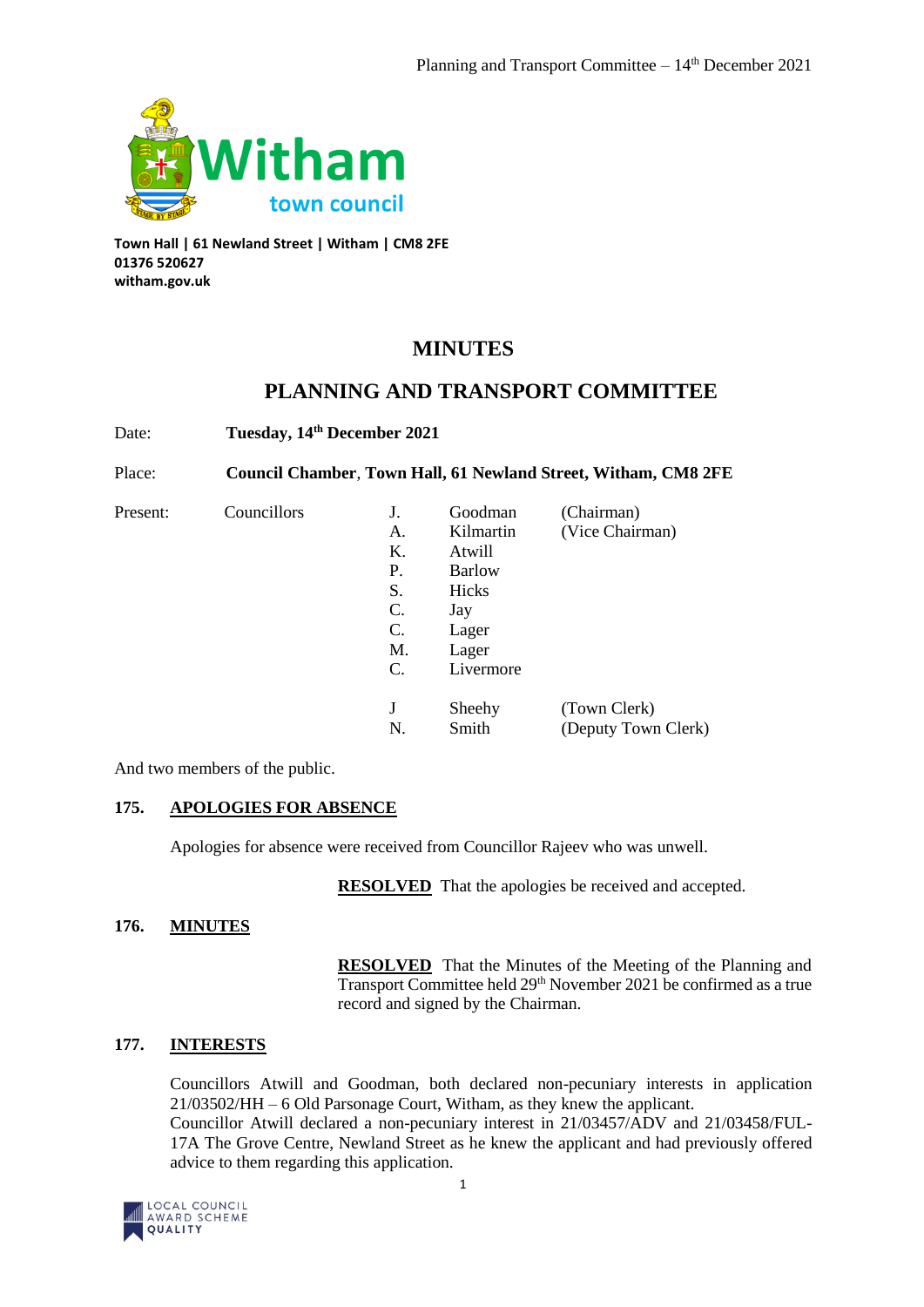Later in the Meeting at application 21/03458/ADV – 17A The Grove, Witham, Councillor Barlow declared a non-pecuniary interest as he had previous dealings with the applicant as their ward member.

### **178. QUESTIONS AND STATEMENTS FROM THE PUBLIC**

Mr Green, Witham resident, spoke regarding the removal of hedgerow at Ivy Chimneys Development, Minute 184. He shared his concerns that hedgerows were being removed without permission and asked for the Town Council to speak with Braintree District Council about this application.

The Chairman thanked Mr Green for his comments which would be considered by the Committee.

Mr Palombi, Witham & Countryside Society, agreed with the previous comments regarding the removal of hedgerows within Witham and asked for penalties to be awarded against developers who remove or damage hedgerows without permission.

The Chairman thanked Mr Palombi for his comments.

#### **179. PLANNING OFFICER'S REPORT**

The Planning Officer had nothing further to report however members noted the dates of the consultation for the Braintree Local Plan and were urged to make appropriate responses.

**RESOLVED** That the information be received and noted.

#### **180. PART 1 APPLICATIONS**

| 21/03374/HH | 12 Tiberius Gardens, Witham<br>Two-storey rear extension  |  |
|-------------|-----------------------------------------------------------|--|
|             | <b>NO OBJECTION</b>                                       |  |
| 21/03459/HH | 1 Orwell Walk, Witham<br>Single storey rear extension     |  |
|             | <b>NO OBJECTION</b>                                       |  |
| 21/03485/HH | 177 Cressing Road, Witham<br>Single storey side extension |  |

#### **NO OBJECTION**

### **181. PART 2 APPLICATIONS**

### **21/03421/TPOCON Avenue House, 4 Newland Street, Witham**

Notice of intent to carry out works to a tree in a Conservation Area-Bay tree at rear of garden. Reduce height to 4.5 metres

The Tree Warden has suggested no objection.

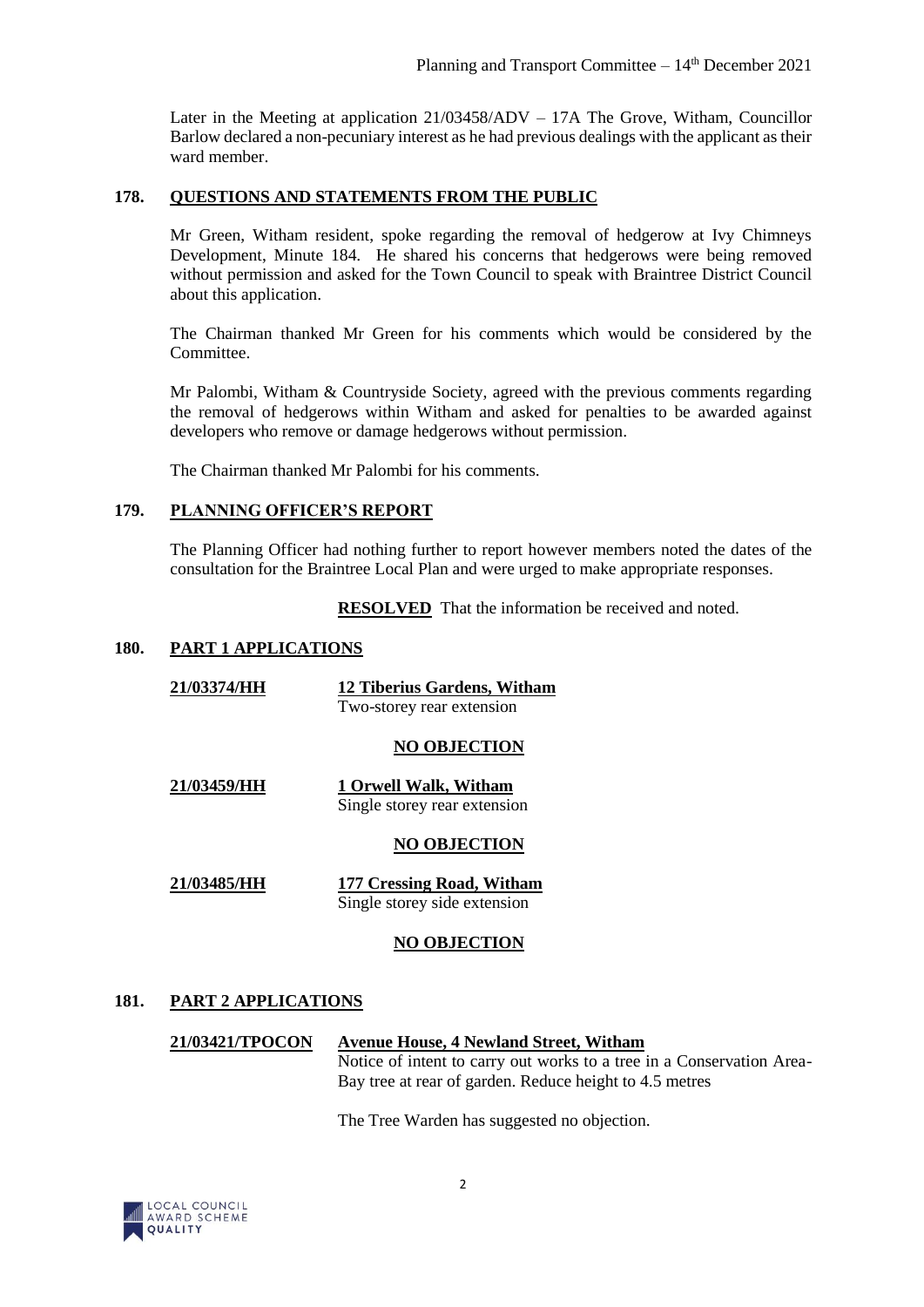Planning and Transport Committee  $-14<sup>th</sup>$  December 2021

**NO OBJECTION** subject to the advice of the District Council's Landscape Officer.

## **21/03355/VAR Witham Power Generation Plant, Cut Throat Lane, Witham** Variation of Condition 2 (Approved Plans) of permission 19/02196/FUL granted 30/04/2021 for :Development of a standby gas powered generation facility, incorporating improved access provision, internal access tracks, security fence, gas generators and associated infrastructure

**NO OBJECTION** subject to clear and robust oversight by the LPA and ECC Highways, an assurance from the LPA that the work will be duly inspected at all key points to ensure ecology and amenity is preserved as best as possible, that all key steps of the construction and traffic management plans are adhered to and that the appointed planning officer keeps ward members fully apprised of ongoing developments in writing on a regular basis.

# **21/03458/ADV 17A The Grove Centre, Newland Street, Witham**

1 non-illuminated fascia sign.

Councillor Atwill had declared an interest and Councillor Barlow declared a non-pecuniary interest as he had previous dealings with the applicant as their ward member.

# **NO OBJECTION**

**21/03457/FUL 17A The Grove Centre, Newland Street, Witham** Change of use from Retail (Class E9a)) to Sui Generis, together with the installation of ground floor toilet and extraction vent.

# **NO OBJECTION**

**21/03463/HH Mortimer Cottage, Lockram Lane, Witham** Erection of two-storey front and side extensions and single storeydetached garage.

> **RECOMMEND REFUSAL** on the grounds that further UPVC should not be used and subject to the advice of the Listed Buildings Officer.

## **21/03365/FUL Warwick House, 48 Collingwood Road, Witham** Change of use, extension to and alteration of single-storey detached office outbuilding to form 1 x 1 residential dwelling house.

# **NO OBJECTION**

# **21/03502/HH 6 Old Parsonage Court, Guithavon Street, Witham**

Two-storey side extension, alterations to and retention of single-storey rear extension and installation of French doors to front elevation.

Councillors Atwill and Goodman had declared interests.

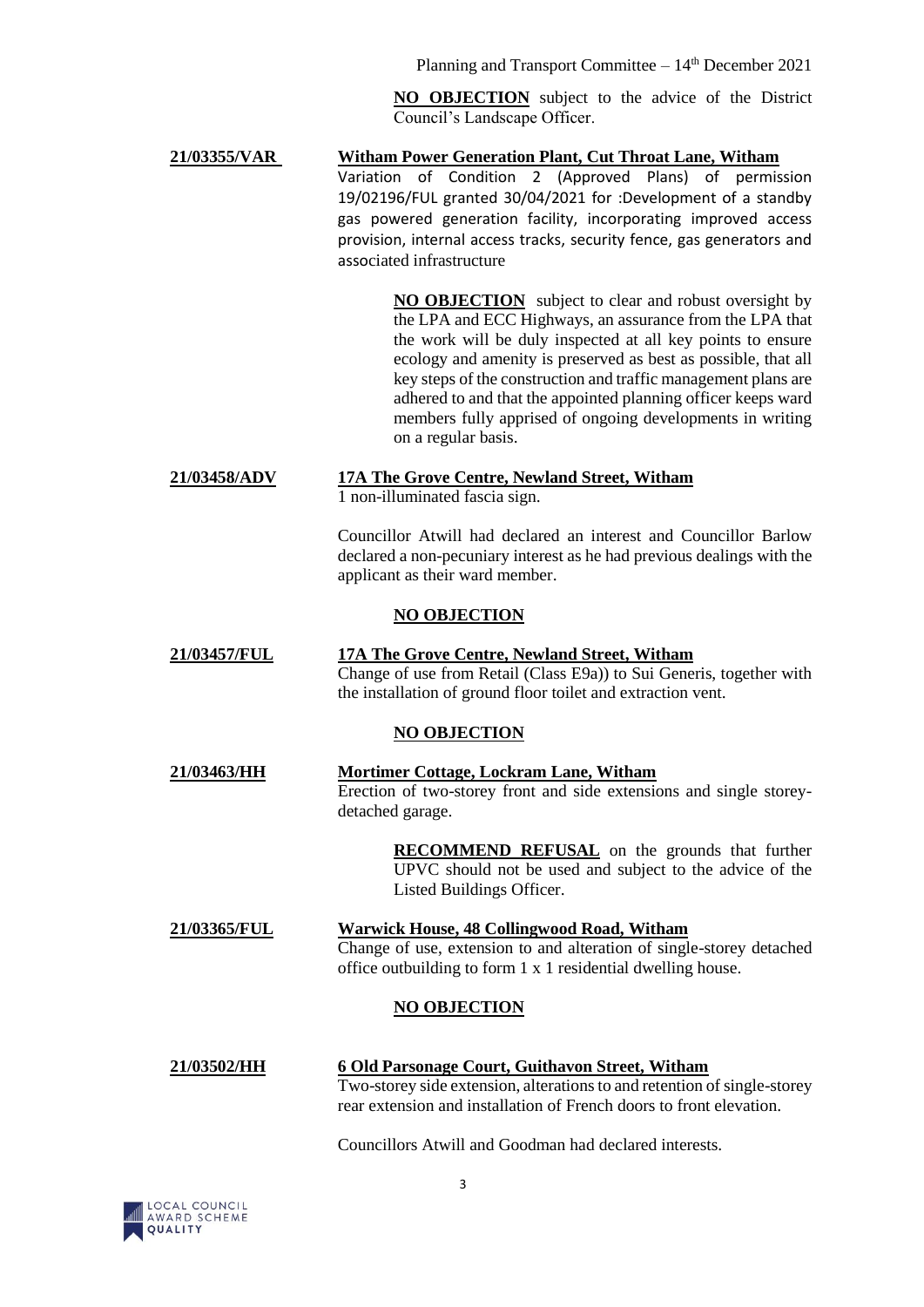Planning and Transport Committee  $-14<sup>th</sup>$  December 2021

**NO OBJECTION** subject to the Listed Buildings Officer being satisfied with proposed materials.

#### **182. REVISED PLANS**

#### **ESS/36/21/BTE Land at Colemans Farm Quarry, Little Braxted Lane, Rivenhall, Witham**

Further information has been provided on air quality, traffic assessment, ecology appraisal, archaeology report and a mitigation report.

> **RECOMMEND REFUSAL** on the basis that 300 HGVs movements a day is excessive and would impact on local roads and as such all HGVs should be required to use the adjacent A12.

#### **183. DECISIONS**

The decisions on Planning Applications pertaining to Witham were received.

**RESOLVED** That the decisions be received and noted.

## **184. IVY CHIMNEYS DEVELOPMENT**

An email was received from a resident expressing concern on the removal of the hedge between the Ivy Chimneys development and Augustus Way.

Members discussed the removal of hedgerows in Witham and how they could be better protected as well as ensuring developers conform to all conditions attached to applications.

> **RESOLVED** That officers make enquiries as to what permissions were granted relating to the removal of hedgerows, by whom and why.

> **RESOLVED** That hedgerows are afforded stronger protection by including them within the Neighbourhood Plan.

> **RESOLVED** That Witham Town Council write to Kerry Harding at the NHS asking if they could apply a covenant to hedgerows when disposing of land.

#### **185. SAULS BRIDGE**

Members received a response from Councillor Derrick Louis regarding the large number of HGVs using Sauls Bridge.

Councillor Louis explained that any breach of the Construction Management Plan is a matter for Braintree District Council but stressed that some legitimate exemptions applied.

> **RESOLVED** That the report from Councillor Louis be received and noted.